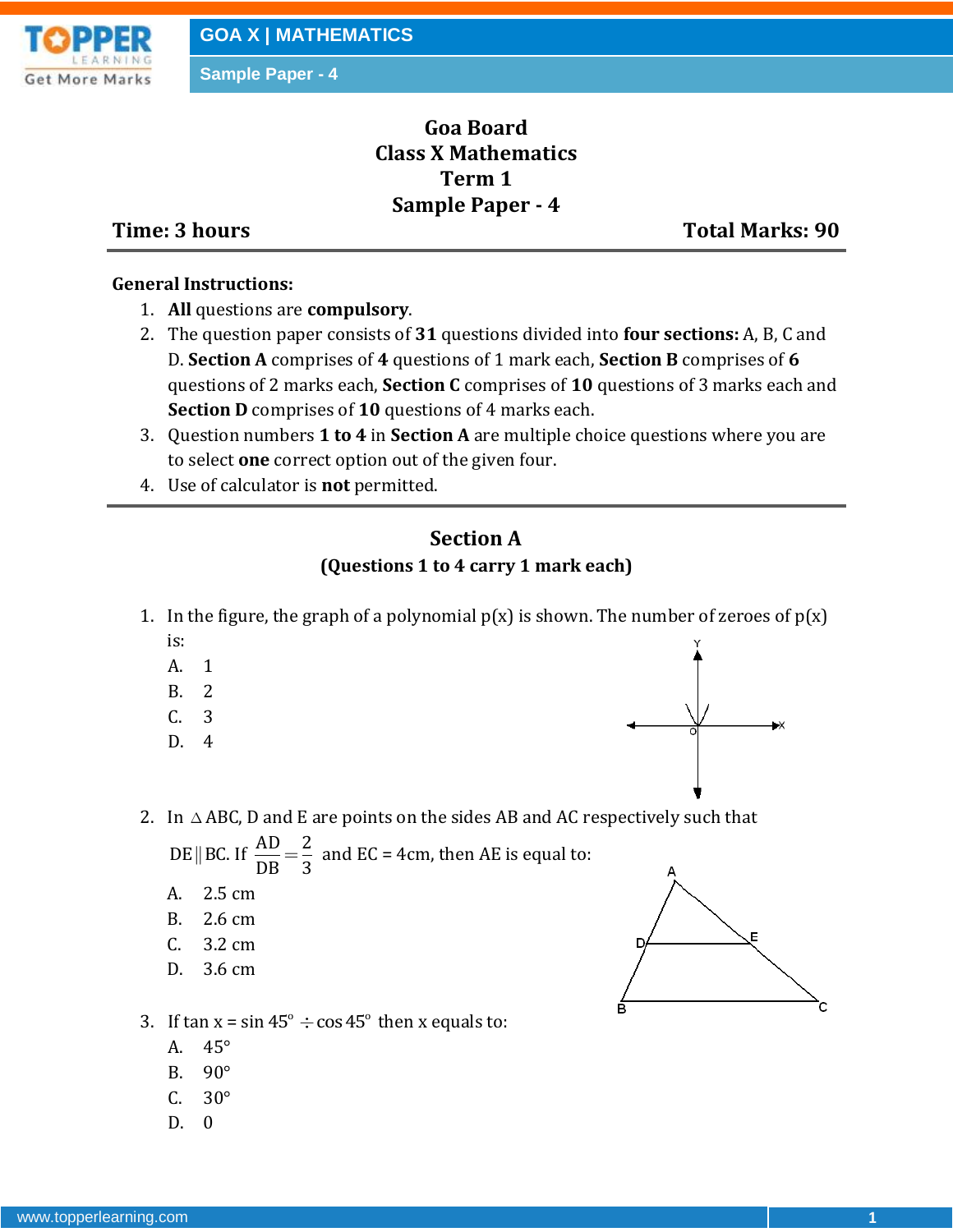

**GOA X | MATHEMATICS**

**Sample Paper - 4**

4. The modal class in the following frequency distribution is:

| Class     | Frequency |
|-----------|-----------|
| $0 - 10$  |           |
| $10 - 20$ |           |
| $20 - 30$ | 12        |
| 30-40     | 30        |
| 40-50     | 28        |

- A. 40-50
- B. 30-40
- C. 20-30
- D. None of these

### **Section B (Questions 5 to 10 carry 2 marks each)**

- 5. Find a quadratic polynomial whose zeroes are  $3+\sqrt{2}$  and  $3-\sqrt{2}.$  .
- 6. In the given figure, G is the mid-point of the side PQ of  $\Delta$ PQR, GH || QR. Prove that H is the mid-point of the side PR of the triangle PQR.



- 7. Find the HCF of 255 and 867 by Euclid's division algorithm.
- 8. Verify whether 2 is a zero of the polynomial  $x^3 + 4x^2 3x 18$  or not?
- 9. Find the mean of the following data:

| Classes   | Frequency |
|-----------|-----------|
| $0 - 10$  |           |
| $10 - 20$ | 2         |
| $20 - 30$ | 15        |
| $30 - 40$ |           |
|           |           |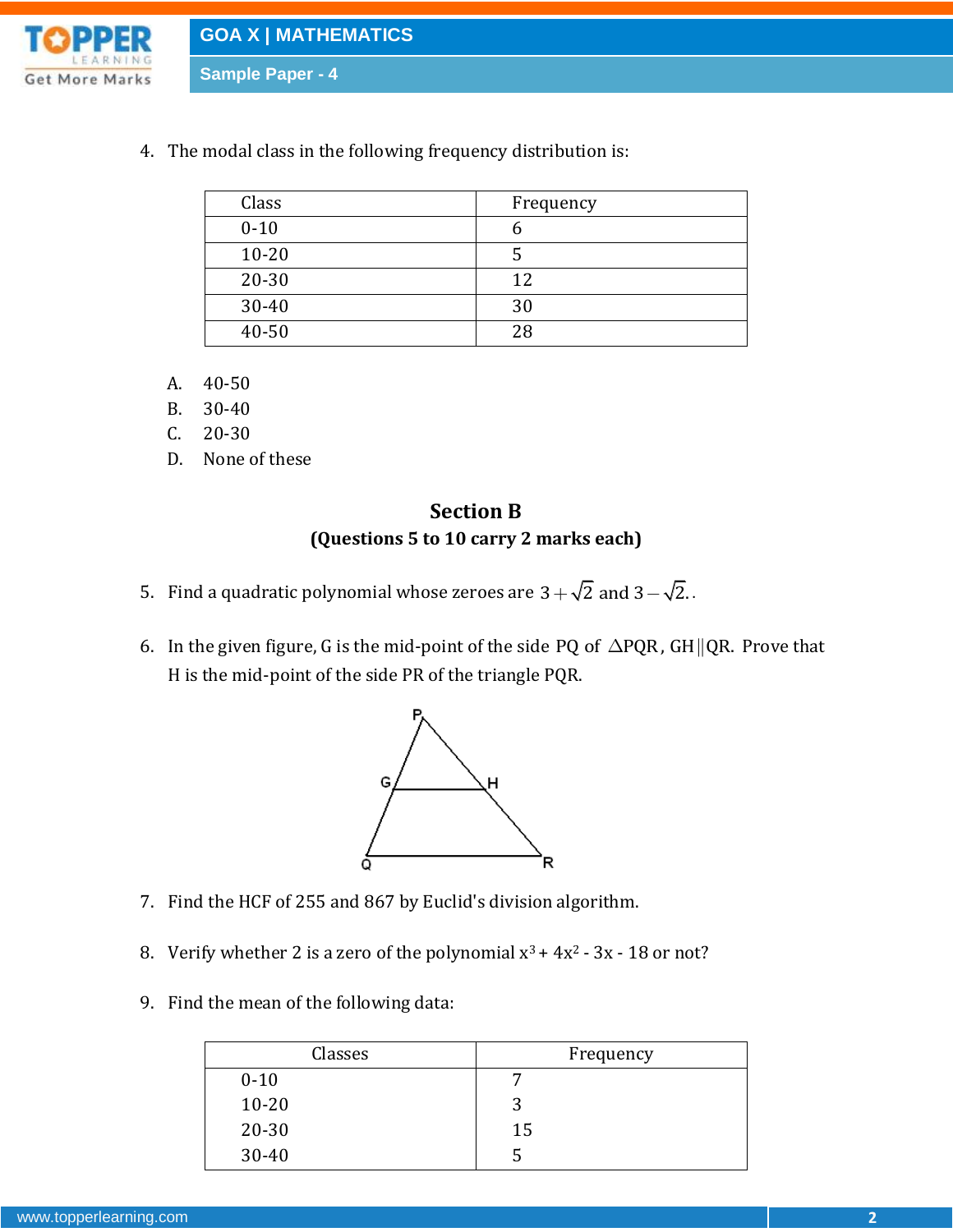

**GOA X | MATHEMATICS**

**Sample Paper - 4**

|--|--|

10. Can the number  $6^n$ , n being a natural number, end with the digit 5? Give reasons.

## **Section C (Questions 11 to 20 carry 3 marks each)**

11. E is a point on side CB produced of an isosceles triangle ABC with AB = AC.

If AD  $\perp$  BC and EF  $\perp$  AC, then prove that  $\frac{AB}{EG} = \frac{AD}{EF}$ EC EF  $=$ 



- 12. Express sinA and secA in terms of cotA using trigonometric identities.
- 13. If one of the zero of the quadratic polynomial  $2x^2 3x + p$  is 3, then find its other zero. Also find the value of p.
- 14. A lending library had a fixed charge for the first three days and an additional charge for each day thereafter. Saritha paid Rs. 27 for a book kept for seven days, while Susy paid Rs. 21 for the book she kept for five days. Find the fixed charge and the charge for each extra day. While returning the book, Susy found that she had accidently torn a page of the book. Instead of quietly returning the book she offered to pay the required fine to the library. What value is displayed by Susy?
- 15. Find the mode for the following data which gives the literacy rate (in %) in 40 cities of India.

| Literacy rate | $45 - 55$ | $55 - 65$ | 65-75 | 75-85 | 85-95 |
|---------------|-----------|-----------|-------|-------|-------|
| (% )          |           |           |       |       |       |
| No. of cities |           |           |       |       |       |

Mrs. Sharma is a primary school teacher in a school in Delhi and teaches underprivileged children of her locality in the evenings at her home free of cost. What value is depicted by Mrs. Sharma?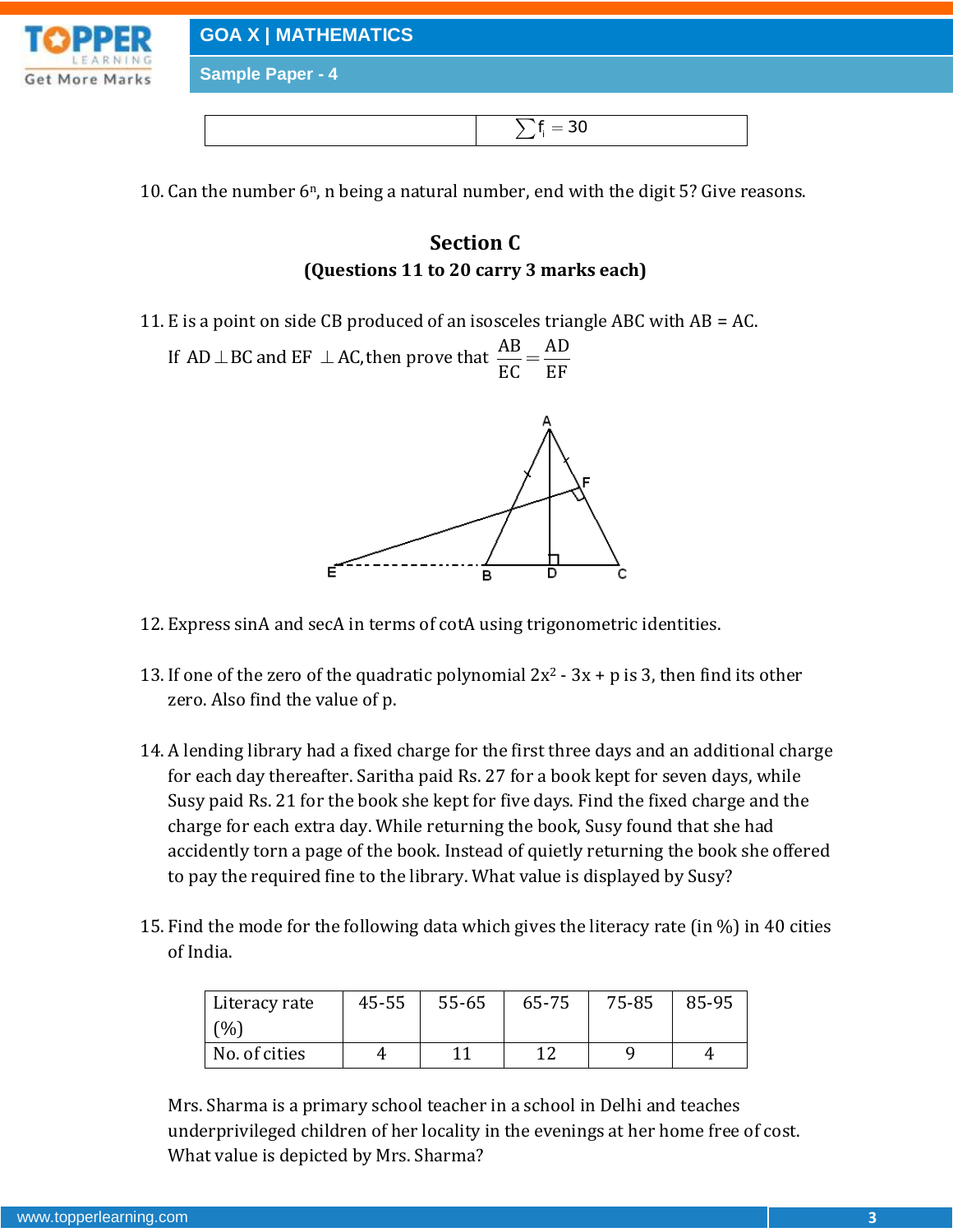

**Sample Paper - 4**

16. Without using trigonometric tables, evaluate:

gonomeu r<br>º cosec53º  $\frac{\cos 37}{\cos 65^\circ \tan 45^\circ \tan 65^\circ \tan 85^\circ}$ ing trigonometr<br><mark>cos37°.cosec53</mark>  $\frac{\cos 37^\circ.\cos \mathrm{ec}53^\circ}{\tan 5^\circ.\tan 25^\circ.\tan 45^\circ.\tan 65^\circ.\tan 85^\circ}$ 

- 17. Prove that  $\sqrt{5}$  is an irrational number.
- 18. Prove that the area of an equilateral triangle described on one side of a square is equal to half the area of the equilateral triangle described on one of its diagonals.
- 19. If the mean of the following distribution is 27, then find the value of p.

| Class     | $0 - 10$ | $\Omega$<br>10-ZU | $20 - 30$ | $30 - 40$ | 40-50          |
|-----------|----------|-------------------|-----------|-----------|----------------|
| Frequency |          |                   |           | ⊥J        | $\overline{1}$ |

20. Prove that:  $\frac{\cos A - \sin A + 1}{\cos A + \sin A + 1} = \cos ecA + \cot A$  $\frac{\cos A - \sin A + 1}{\cos A + \sin A - 1}$  $\frac{A-\sin A+1}{A+\sin A-1}$  = cos *ecA* + cot *A*  $\frac{A - \sin A}{A + \sin A}$  $\frac{-\sin A + 1}{\sin A - 1} = \csc A + \cot A$  $\frac{-\sin A + 1}{+\sin A - 1} = 0$ 

#### **Section D (Questions 21 to 31 carry 4 marks each)**

- 21. Show that any positive odd integer is of the form  $6q + 1$ , or  $6q + 3$ , or  $6q + 5$ , where q is some integer.
- 22. For what values of a and b does the following pair of linear equations have an infinite number of solutions.

 $2x + 3y = 7$  $(a - b)x + (a + b)y = 3a + b - 2$ 

23.The following table shows the number of runs scored by a certain batsman in different overs:

| 0ver   | $50 - 55$ | 55-60 | $60-65$   65-70   70-75 |    | 75-80 |
|--------|-----------|-------|-------------------------|----|-------|
| No. of |           |       | 24                      | 38 | 16    |
| runs   |           |       |                         |    |       |

Change the distribution to a 'more than' type distribution and draw its OGIVE on the graph.